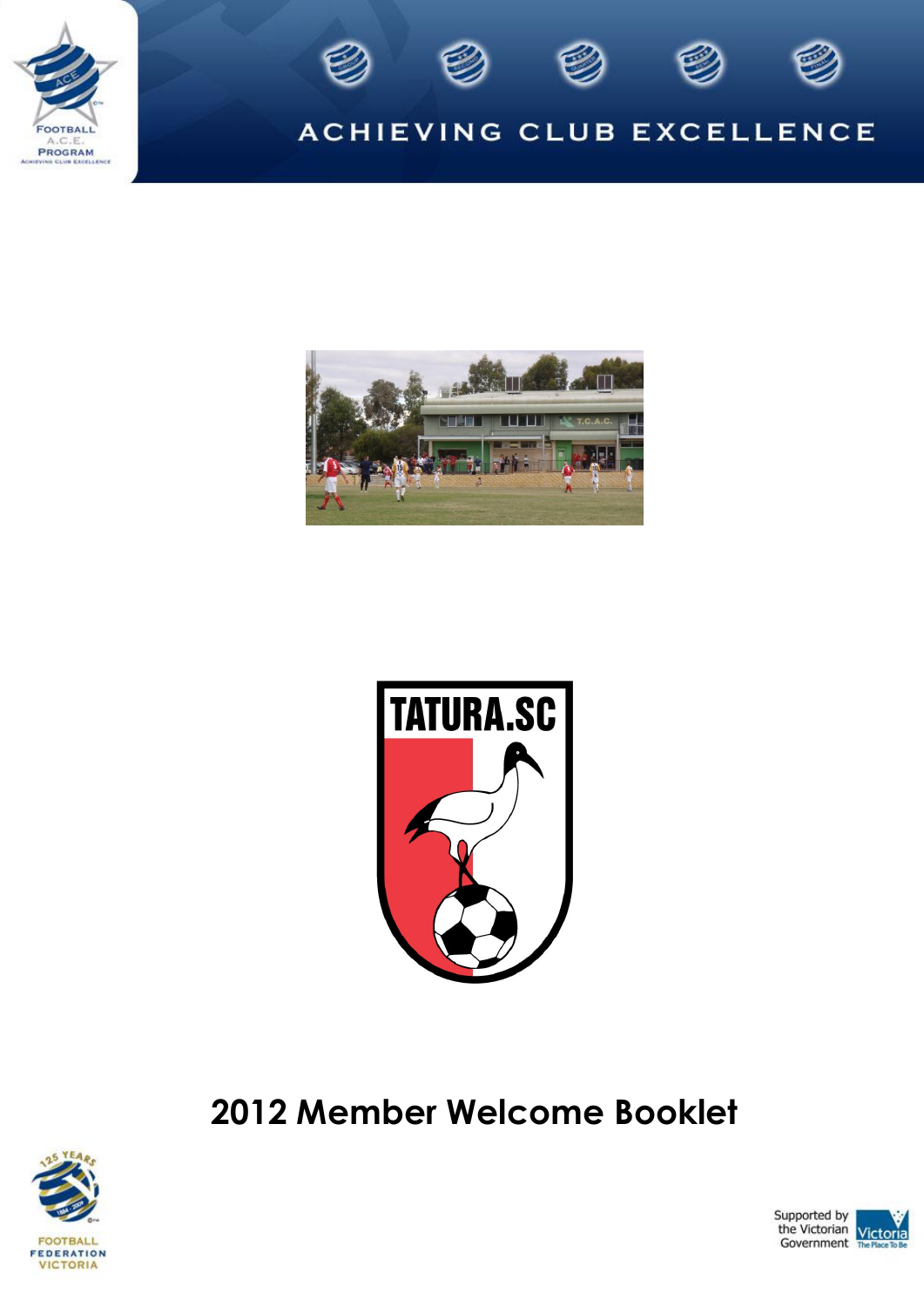

# **Welcome to the Tatura Soccer Club.**



# **Contacts**

| Club:                | P.O. Box 280,<br><b>Tatura, 3616</b> | <b>Frank Howley</b><br>Oval, Albert<br>Street, Tatura,<br>3616 | mimmolia@hotmail.com<br>www.taturaibises.com.au |
|----------------------|--------------------------------------|----------------------------------------------------------------|-------------------------------------------------|
| President:           | Mimmo Lia                            | 0407318244                                                     | mimmolia@hotmail.com                            |
| Secretary:           | Michael<br>Crisera                   | 0427239871                                                     | fido@fgv.com.au                                 |
| Treasurer:           | <b>Gus Corbo</b>                     | 0427531109                                                     |                                                 |
| Junior<br>Secretary: | Michael<br>Crisera                   | 0427239871                                                     | fido@fgv.com.au                                 |
| Head<br>Coach:       | <b>Reno Lia</b>                      | 0438414519                                                     |                                                 |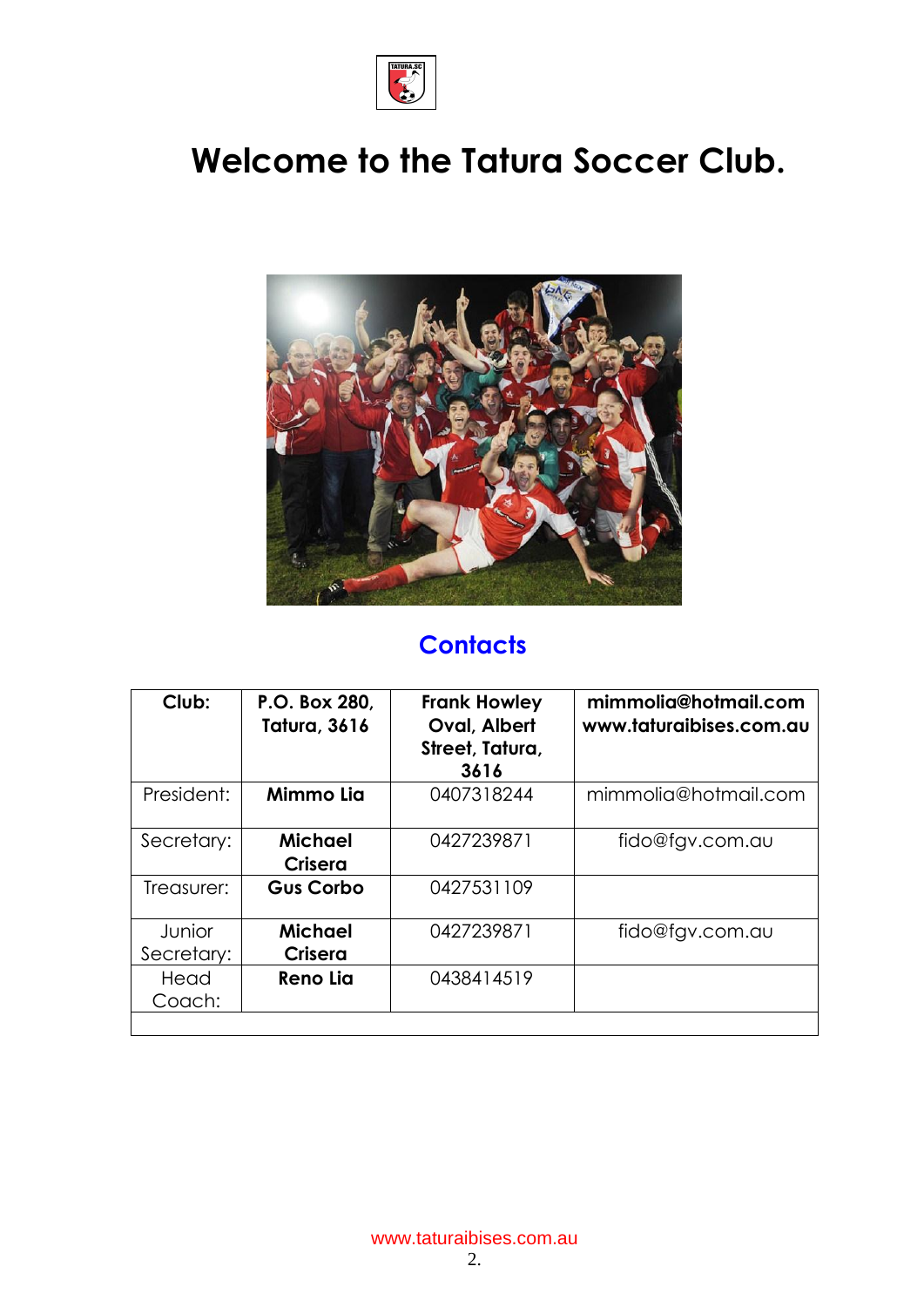

#### **GROUND 1:**

| <b>TEAM</b>       | <b>START TIME</b> |
|-------------------|-------------------|
| U17 BOYS          | 9.00am            |
| <b>OPEN WOMEN</b> | 11.00am           |
| <b>OPEN MEN</b>   | 1.00pm            |
| CSL               | 3.00pm            |

#### **GROUND 2:**

| <b>TEAM</b> | <b>START TIME</b> |
|-------------|-------------------|
| U16 GIRLS   | 8.30am            |
| U13 BOYS    | 10.15am           |
| U14 GIRLS   | 11.30am           |
| U15 BOYS    | 1.00pm            |
| U11 MIXED   | 2.15pm            |

| <b>TEAM</b>       | <b>MATCH DURATION</b> | <b>MATCH</b><br><b>START TIME</b> | 1/2 TIME<br><b>BREAK</b> | <b>MATCH</b><br><b>END TIME</b> | <b>BALL</b><br><b>SIZE</b> | <b>GROUND</b> |
|-------------------|-----------------------|-----------------------------------|--------------------------|---------------------------------|----------------------------|---------------|
| U11 MIXED         | 2x 25 min halves      | 2.15pm                            | 10 <sub>mins</sub>       | 3.15pm                          | Size 4                     | Ground 2      |
| U13 BOYS          | 2x 25 min halves      | 10.15am                           | 10 <sub>mins</sub>       | 11.15am                         | Size 4                     | Ground 2      |
| <b>U15 BOYS</b>   | 2x 35 min halves      | 1.00 <sub>pm</sub>                | 10 <sub>mins</sub>       | 2.20pm                          | Size 5                     | Ground 2      |
| <b>U17 BOYS</b>   | 2x 40 min halves      | 9.00am                            | 10 <sub>mins</sub>       | 10.30am                         | Size 5                     | Ground 1      |
| U14 GIRLS         | 2x 30 min halves      | 11.30am                           | 10 <sub>mins</sub>       | 12.40pm                         | Size 5                     | Ground 2      |
| U16 GIRLS         | 2x 40 min halves      | 8.30am                            | 10 <sub>mins</sub>       | 10.00am                         | Size 5                     | Ground 2      |
| <b>OPEN WOMEN</b> | 2x 45 min halves      | 11.00am                           | 15mins                   | 12.45am                         | Size 5                     | Ground 1      |
| <b>OPEN MEN</b>   | 2x 45 min halves      | 1.00 <sub>pm</sub>                | 15mins                   | 2.45pm                          | Size 5                     | Ground 1      |

## **Key Dates & Social Functions**

| Event                  | <b>Date</b> |
|------------------------|-------------|
| Eg: Registration Day   | <b>TBA</b>  |
| Eg: Trivia Night       | <b>TBA</b>  |
| Eg: Presentation Night | <b>TBA</b>  |
|                        |             |
|                        |             |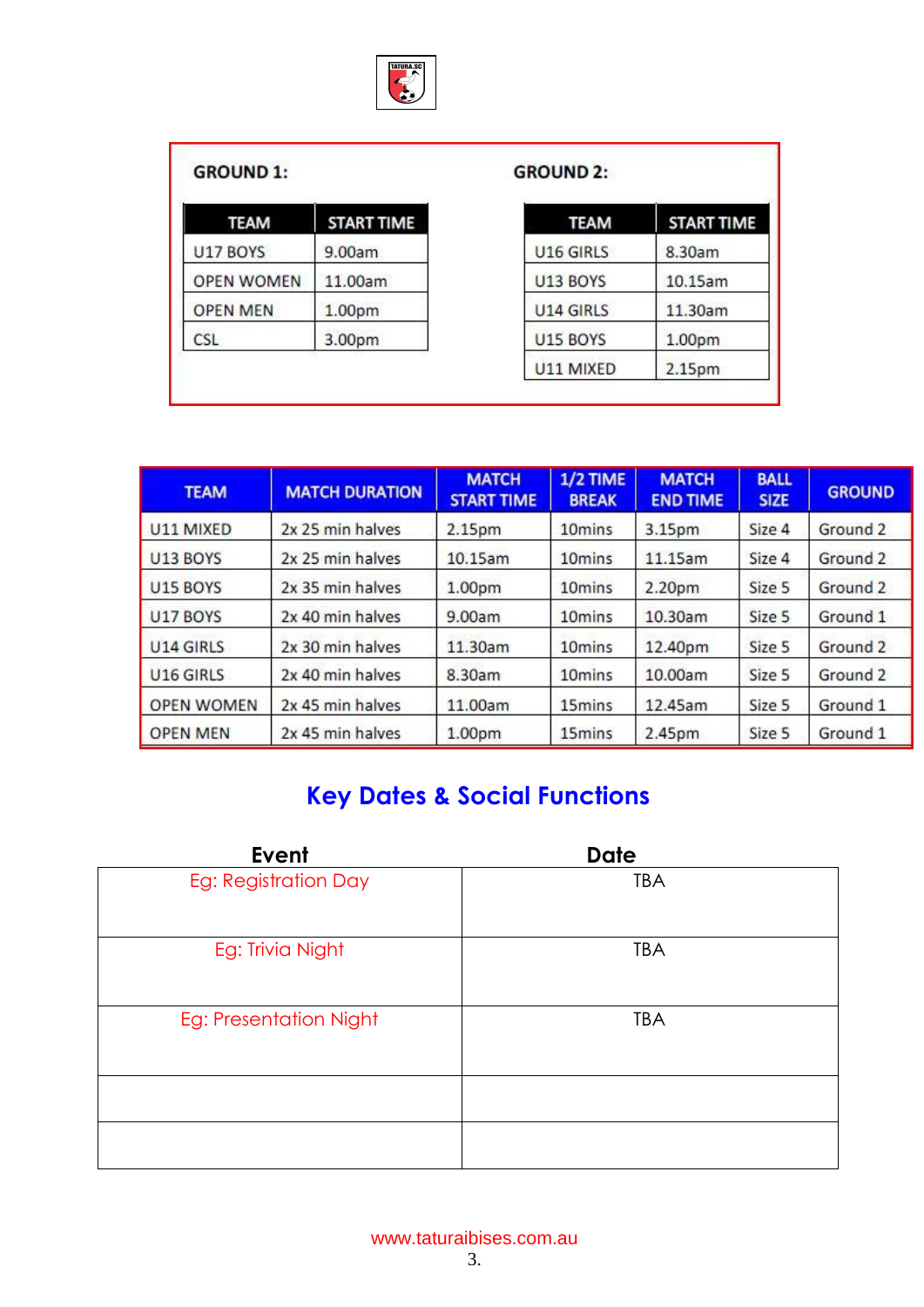

### **'to provide the most enjoyable football experience for our members'**

#### **Teams**

#### **Senior Teams for the 2012 season**

- **Mens Senior Team**
- Women's Team
- **Reserves Team**

#### **Junior Teams for the 2012 season**

- U/11 mixed
- $U/13$  boys
- $\bullet$  U/15 boys
- U/17boys
- $U/14$  girls
- $U/16$  girls

### **Club Training Days & Times**

#### **Juniors:**

**Tuesday and Thursday nights from 6.00pm Seniors:**

**Tuesday and Thursday nights from 7.00pm Membership Fees/Packages**

| <b>Age Group</b>        | <b>Club Rego</b> | Total |
|-------------------------|------------------|-------|
| <b>JUNIORS U/11-U17</b> | <b>TBA</b>       |       |
| <b>WOMEN</b>            | <b>TBA</b>       |       |
| <b>RESERVES</b>         | <b>TBA</b>       |       |
| <b>SENIORS</b>          | <b>TBA</b>       |       |
|                         |                  |       |

**Merchandise Available**

| <u>Item</u>   | Cost     |
|---------------|----------|
| Hat           | \$25.00  |
| Tracksuit     | \$100.00 |
| <b>Shorts</b> | \$25.00  |
| <b>Socks</b>  | \$20.00  |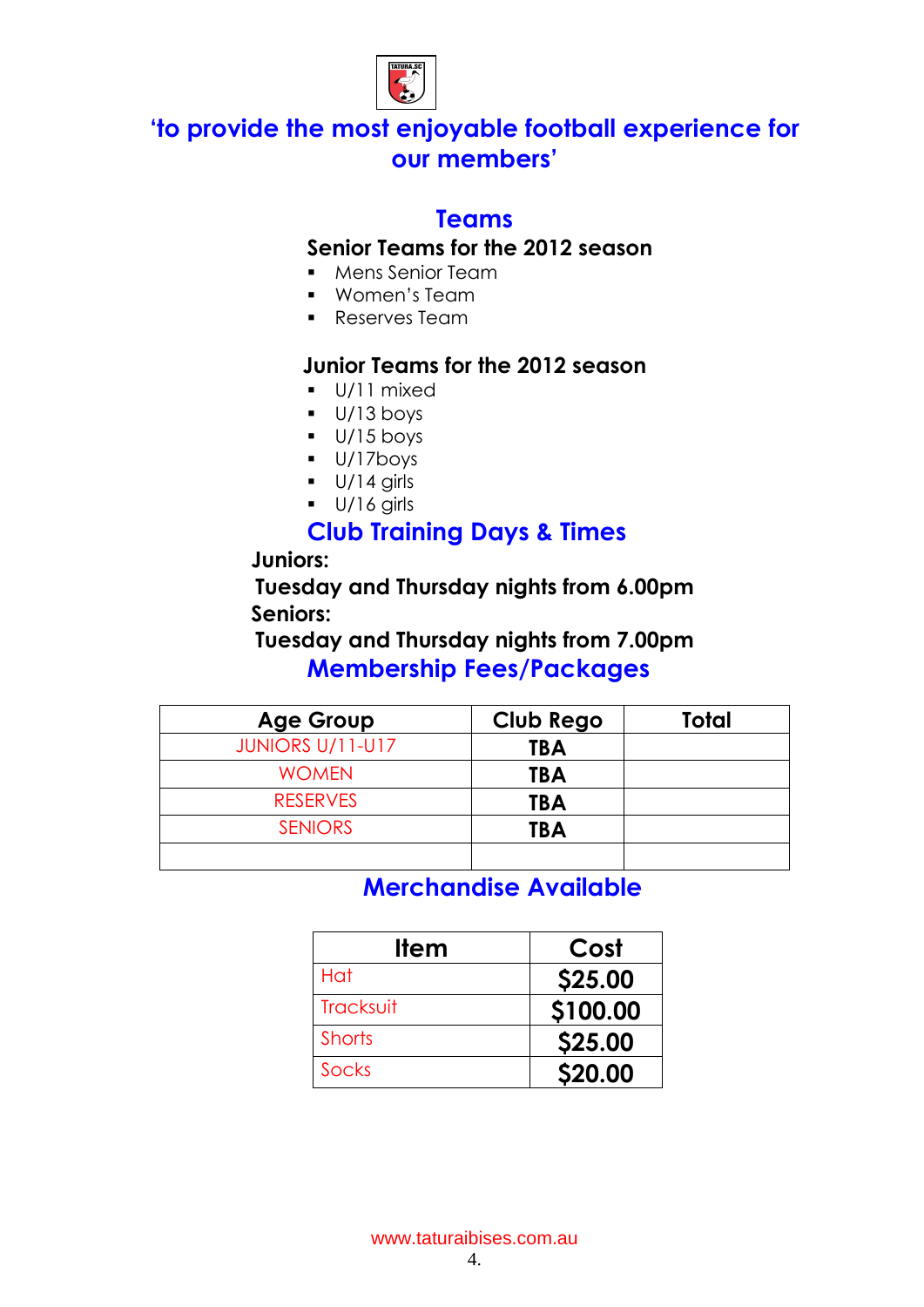

### **Codes of Conduct for the Tatura Soccer Club:**

#### **The codes of conduct below have been incorporated into FFV Rules of Competition and we strongly encourage all clubs to promote these to all members of your club including spectators and parents.**

It is vital that everyone involved in sporting activities, whether they are athletes, coaches, parents, officials or supporters understand their responsibilities to ensure that all participants enjoy the sport.

#### **PLAYERS' CODE OF BEHAVIOUR**

- (a) Play by the Rules and within the spirit of the game;
- (b) Do not argue with the match official. If you disagree, have your captain or coach approach the match official during a break in play or after the match is concluded;
- (c) Control your temper. Verbal abuse of officials or other players, deliberately distracting or provoking another person is not acceptable or permitted in any sport;
- (d) Maintain your focus and work hard for yourself and your team;
- (e) Be a good sport and be prepared to acknowledge good play whether it is from your team or the opposition;
- (f) Treat all players as you would like to be treated. Do not interfere with, bully or take unfair advantage of another player;
- (g) Cooperate with your coach, team mates and opponents. Without them, there would be no competition;
- (h) Play for your own enjoyment, and not just to please parents and coaches;
- (i) Remove all jewellery prior to training and match play, as it is a hazard to you and those around you;
- (j) Do not accept or use any banned or unauthorised drug(s), including the consumption of alcohol at any time.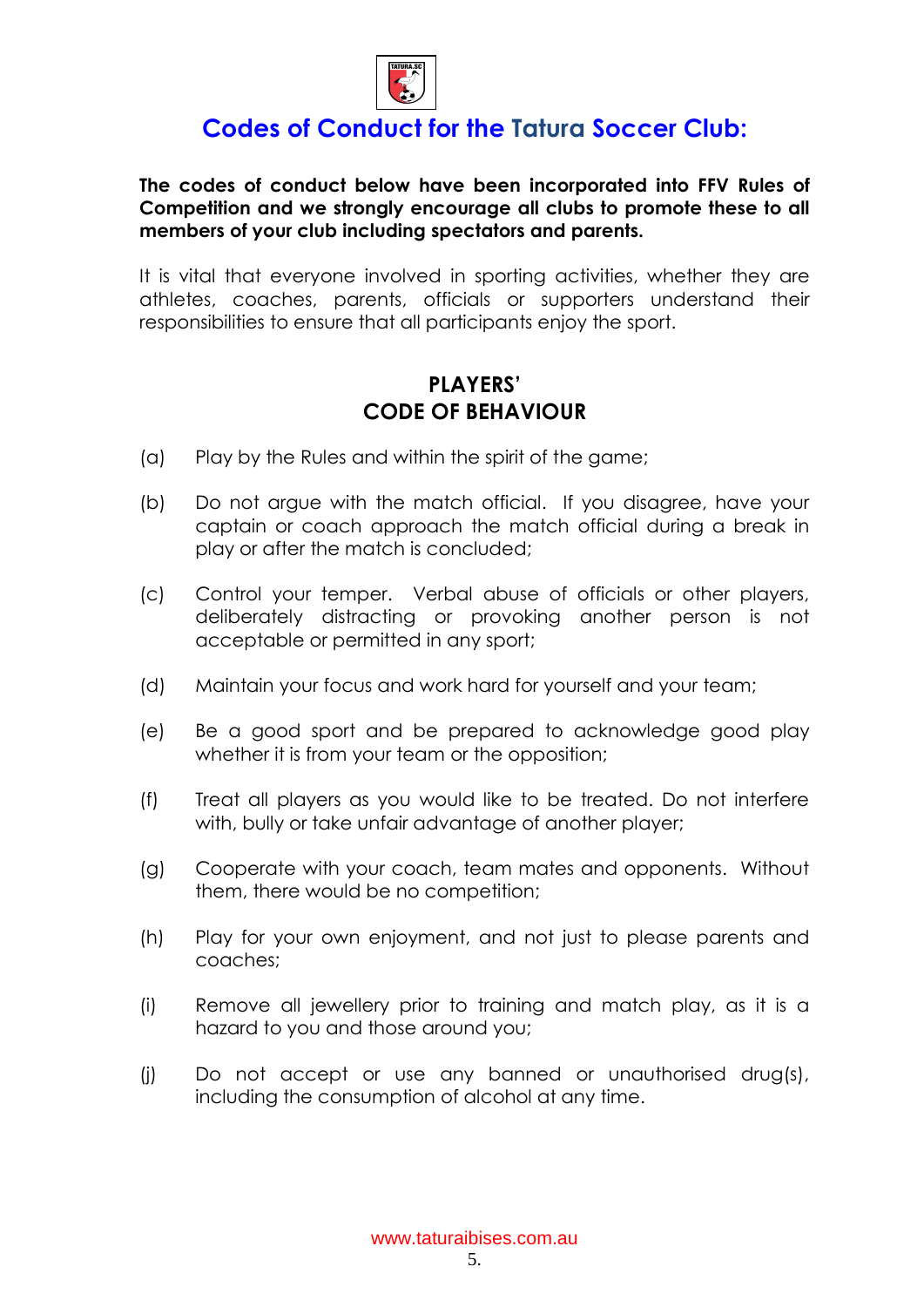

#### **COACHES' CODE OF BEHAVIOUR**

- (a) Remember that players participate for the fun of it and that winning is not everything;
- (b) Be reasonable in your demands on younger players time, energy and enthusiasm,
- (c) Teach your players to abide by the Rules and Laws of the Game;
- (d) Ensure that equipment and facilities meet a reasonable safety standard and are appropriate to the age and ability of the players;
- (e) Modify your approach to suit the skill levels and needs of players;
- (f) Develop and enhance respect between players, opposition coaches and the decisions of the match official;
- (g) Follow the advice of a physician when determining the extent of a player's injury and beyond that, when players are returning from injury to training and match play;
- (h) Keep up to date with the latest coaching practices (refer to Coach Accreditation Criteria);
- (i) Take time out to teach players (& others) the Laws of the Game, hence raising their awareness;
- (j) Remind all players to play within the spirit of the game at all times;
- (k) Ensure players are good sports and ensure each team member shakes the hand of their opponents at the conclusion of every match;
- (l) Do not smoke or consume alcohol from the team bench (Technical Area) or sideline;
- (m) Remember the actions of yourself and your team is reflective of the perception others take away with them.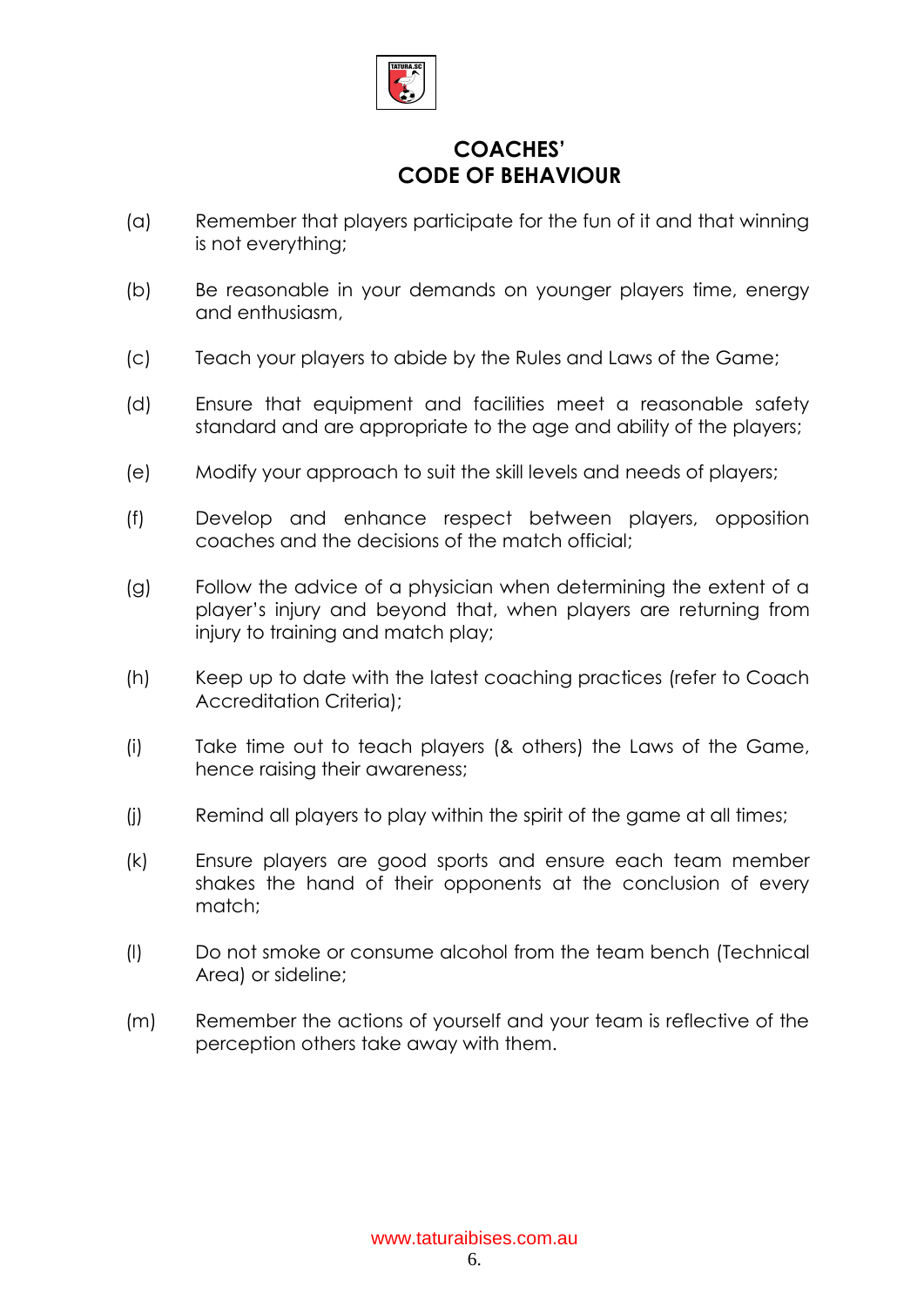

#### **PARENTS' CODE OF BEHAVIOUR**

- (a) Remember that children play the sport for their enjoyment, and not yours;
- (b) Encourage children to play according to the rules and spirit of the game;
- (c) Encourage all children to participate, do not force them;
- (d) Focus on the child's efforts and performance rather than the result of the activity (that is, winning or losing);
- (e) Encourage children to always participate according to the rules;
- (f) Never ridicule, yell at a child for making a mistake or losing a game;
- (g) Remember that children learn best by example, so applaud good play by both teams;
- (h) Support all efforts to remove racial and religious vilification, verbal and physical abuse from sporting activities;
- (i) Respect the match official's decisions and teach your child to do likewise;
- (j) Show respect and appreciation to Club officials, including coaches, officials and administrators. Ensure any issues are raised through the correct channels;
- (k) 'Smart Supporting' not loud and intense but calm, relaxed and at all times positive;
- (l) Respect the rights, dignity and worth of every young person regardless of their gender, ability, cultural background or religion;
- (m) Do not smoke or consume alcohol near the team bench (Technical Area) or sideline.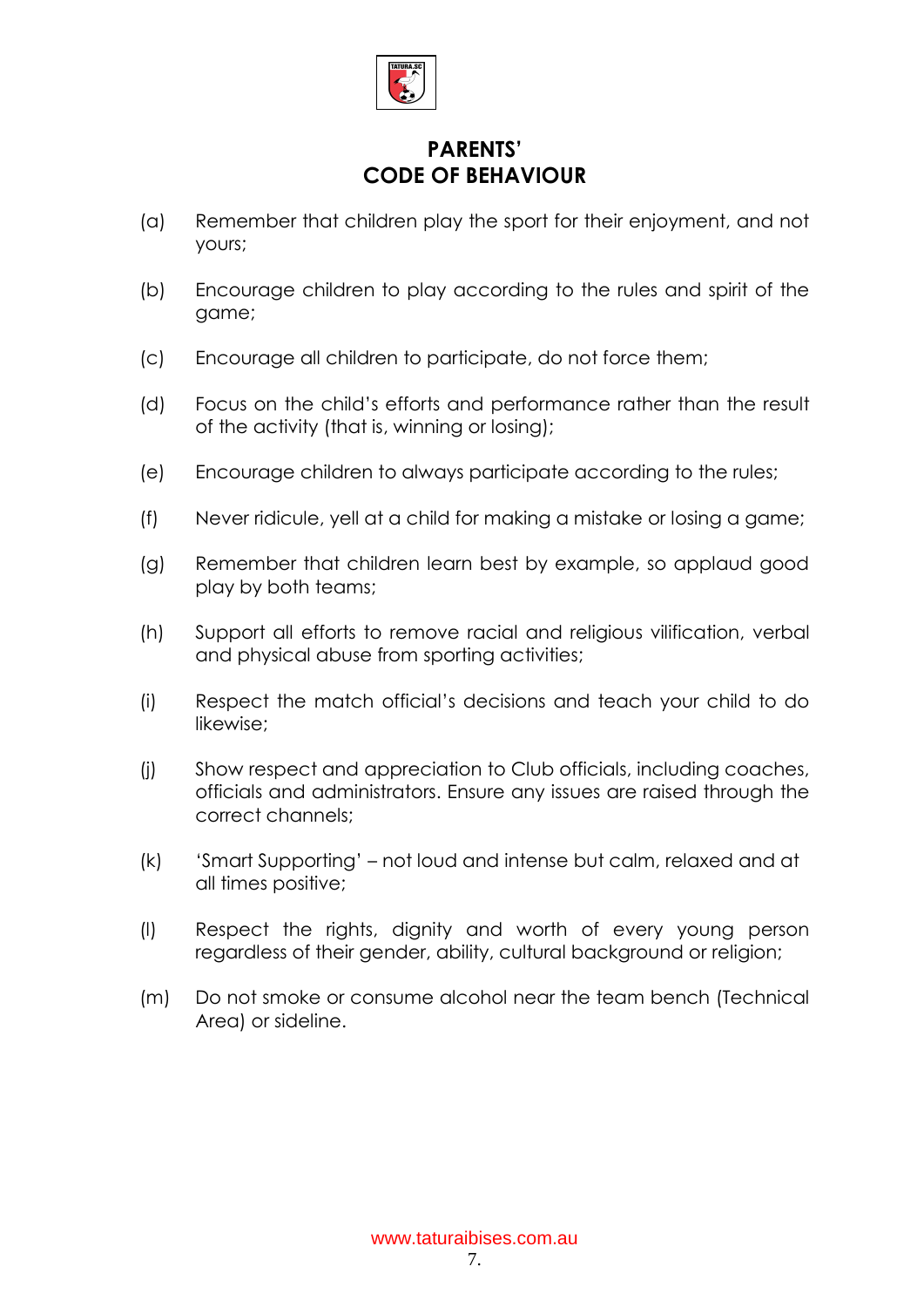

#### **ADMINISTRATORS' CODE OF BEHAVIOUR**

- (a) Help coaches and officials highlight appropriate behaviour and skill development, and assist in raising the standards of coaching and officiating;
- (b) Ensure everyone involved in football emphasises fair play, and not winning at all costs;
- (c) Be tolerant and calm under pressure and approach problem solving in a supportive manner as members and players will expect you to set an example for others;
- (d) Make every effort to educate persons who breach these guidelines from time to time.

#### **SPECTATORS' CODE OF BEHAVIOUR**

- (a) Applaud good play and performances from both teams, and be forward in congratulating all participants on their performance regardless of the final outcome;
- (b) Respect the match official's decisions on the day;
- (c) Condemn the use of violence in any form, be it by spectators, coaches, officials or players;
- (d) Show respect to for both teams when watching matches, because without them there would be no game;
- (e) Encourage players to follow rules and accept the decision of the match official;
- (f) Do not intimidate, harass or use foul language towards, players, match officials, Club Officials or spectators.